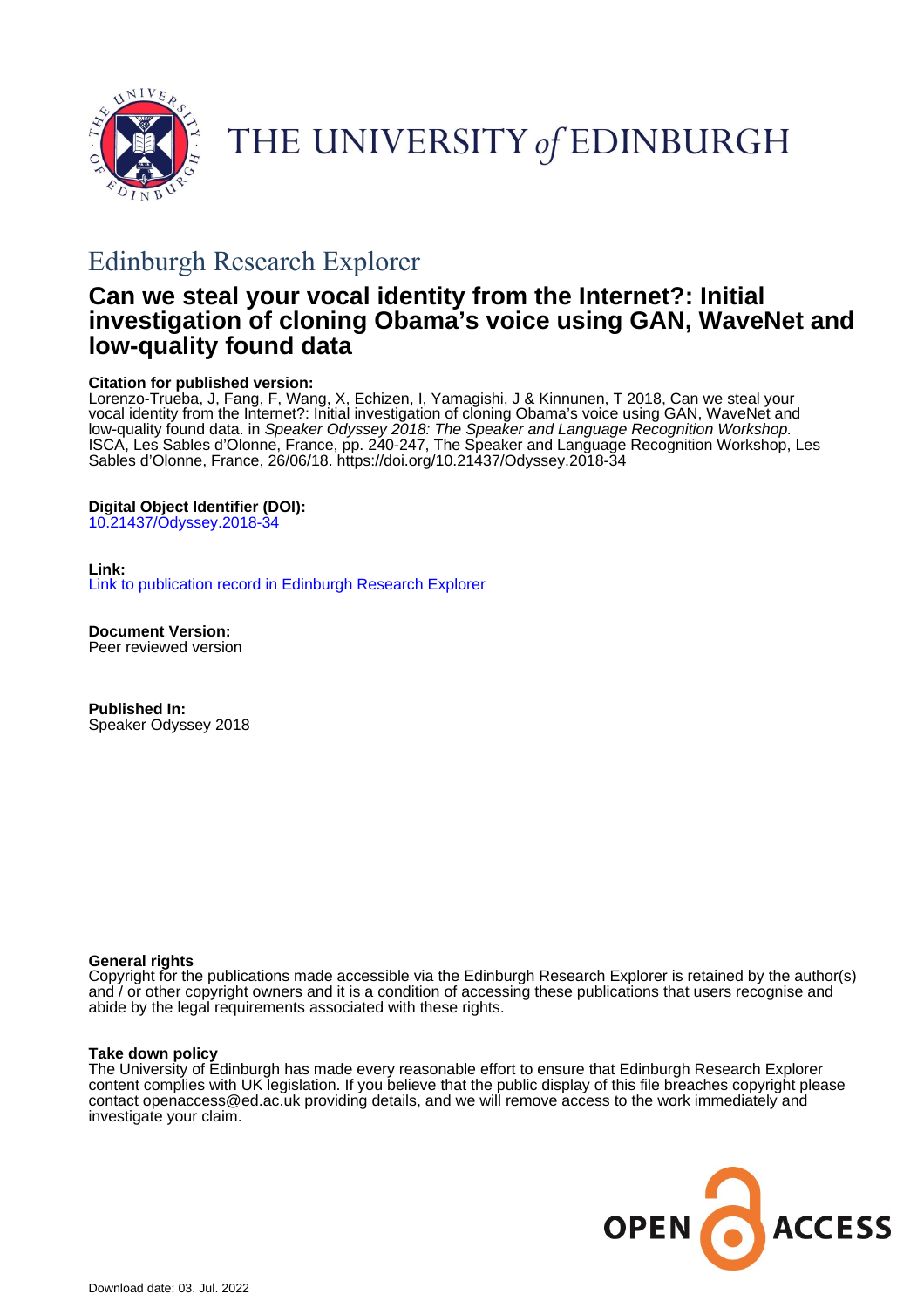## Can we steal your vocal identity from the Internet?: Initial investigation of cloning Obama's voice using GAN, WaveNet and low-quality found data

*Jaime Lorenzo-Trueba*<sup>1</sup> *, Fuming Fang*<sup>1</sup> *, Xin Wang*<sup>1</sup> *, Isao Echizen*<sup>1</sup> , *Junichi Yamagishi*<sup>1</sup>,<sup>2</sup> *, Tomi Kinnunen*<sup>3</sup>

<sup>1</sup> National Institute of Informatics, Tokyo, Japan  $^2$  University of Edinburgh, Edinburgh, UK <sup>3</sup> University of Eastern Finland, Joensuu, Finland

{jaime, fang, wangxin, iechizen, jyamagis}@nii.ac.jp, tkinnu@cs.uef.fi

## Abstract

Thanks to the growing availability of spoofing databases and rapid advances in using them, systems for detecting voice spoofing attacks are becoming more and more capable, and error rates close to zero are being reached for the ASVspoof2015 database. However, speech synthesis and voice conversion paradigms that are not considered in the ASVspoof2015 database are appearing. Such examples  $ASVspoof2015$  database are appearing. include direct waveform modelling and generative adversarial networks. We also need to investigate the feasibility of training spoofing systems using only low-quality found data. For that purpose, we developed a generative adversarial networkbased speech enhancement system that improves the quality of speech data found in publicly available sources. Using the enhanced data, we trained state-of-the-art text-to-speech and voice conversion models and evaluated them in terms of perceptual speech quality and speaker similarity. The results show that the enhancement models significantly improved the SNR of low-quality degraded data found in publicly available sources and that they significantly improved the perceptual cleanliness of the source speech without significantly degrading the naturalness of the voice. However, the results also show limitations when generating speech with the low-quality found data.

## 1. Introduction

ASVspoof2015 [\[1\]](#page-7-0) is a commonly used database for developing and evaluating methods for preventing spoofing of automatic speaker verification (ASV) systems. Recent studies have shown very good spoofing detection rates for the ASVspoof2015 corpus with equal error rates (EERs) close to zero [\[2\]](#page-8-0).

However, with recent advances in text-to-speech (TTS) and voice conversion (VC) techniques in the speech synthesis field, it has become clear that the TTS and VC systems included in the corpus are out of date. Good examples of state-of-the-art speech synthesis techniques include direct waveform modeling [\[3,](#page-8-1) [4,](#page-8-2) [5\]](#page-8-3) and generative adversarial networks (GANs) [\[6\]](#page-8-4). In a recent study [\[7\]](#page-8-5), speech synthesized using an end-to-end direct waveform model was rated as natural as human speech. A preliminary study showed that direct waveform models do not fool speaker recognition systems; however, Mel-spectra generated by a GAN have successfully fooled a speaker recognition system  $[8]$ <sup>[1](#page-1-0)</sup>.

One drawback of the studies using the ASVspoof2015 corpus is that they used an unrealistic assumption: only studio-recorded speech was used for generating spoofing materials. If we think of more potential spoofing scenarios, it is reasonable to expect attacks using unwillingly obtained speech (*i.e.*, recordings made in non-controlled environments). This motivated us to study the feasibility of training a speech enhancement system by obtaining publicly available data and then using tools to enhance the speech quality of the found data with the aim of creating reasonable state-of-the-art spoofing TTS or VC materials.

In the case of using publicly available found data for generating spoofed speech, it is easy to understand that there are large amounts of speech data in publicly available sources and that it is likely that data for almost anybody can be found one way or another. If we are talking about public personalities like President Barack Obama (a common target for identity theft research [\[9,](#page-8-7) [10\]](#page-8-8)), the amount of data publicly available is immense.

Such data is commonly recorded in non-professional acoustic environments such as homes and offices. Moreover, the recordings are often made using consumer devices such as smartphones, tablets, and laptops. Therefore, the speech portions of the recordings are typically of poor quality and contain a large amount of ambient noise and room reverberation. However, applications developed for speaker adaptation of speech synthesis and for voice conversion have been normally designed to work only on clean data with optimal acoustic quality and properties. Therefore, the quality of systems trained using data found in publicly available sources is unknown.

Our specific objective was to answer two questions. First, how well can we train a speech enhancement system to enhance low-quality data found in publicly available sources? Second, can we use such enhanced data to produce effective spoofing materials using the best available TTS and VC systems?

## 2. GAN-based speech enhancement

Generative adversarial networks consist of two "adversarial" models: a generative model  $G$  that captures the data distribution and a discriminative model  $D$  that estimates the probability that a sample came from the training data rather than  $G$ . This GAN structure has been used to enhance speech [\[11,](#page-8-9) [12\]](#page-8-10). In the research reported here, we work on improving the speech enhancement generative adversarial network (SEGAN) [\[11\]](#page-8-9). More specifically, we attempt to make the training process more robust and stable by introducing a modified training strategy for

<span id="page-1-0"></span> $1$ But the experiment was not fair as the attackers had knowledge of the features used in the recognition system and directly input generated features to the system, which are impractical assumptions.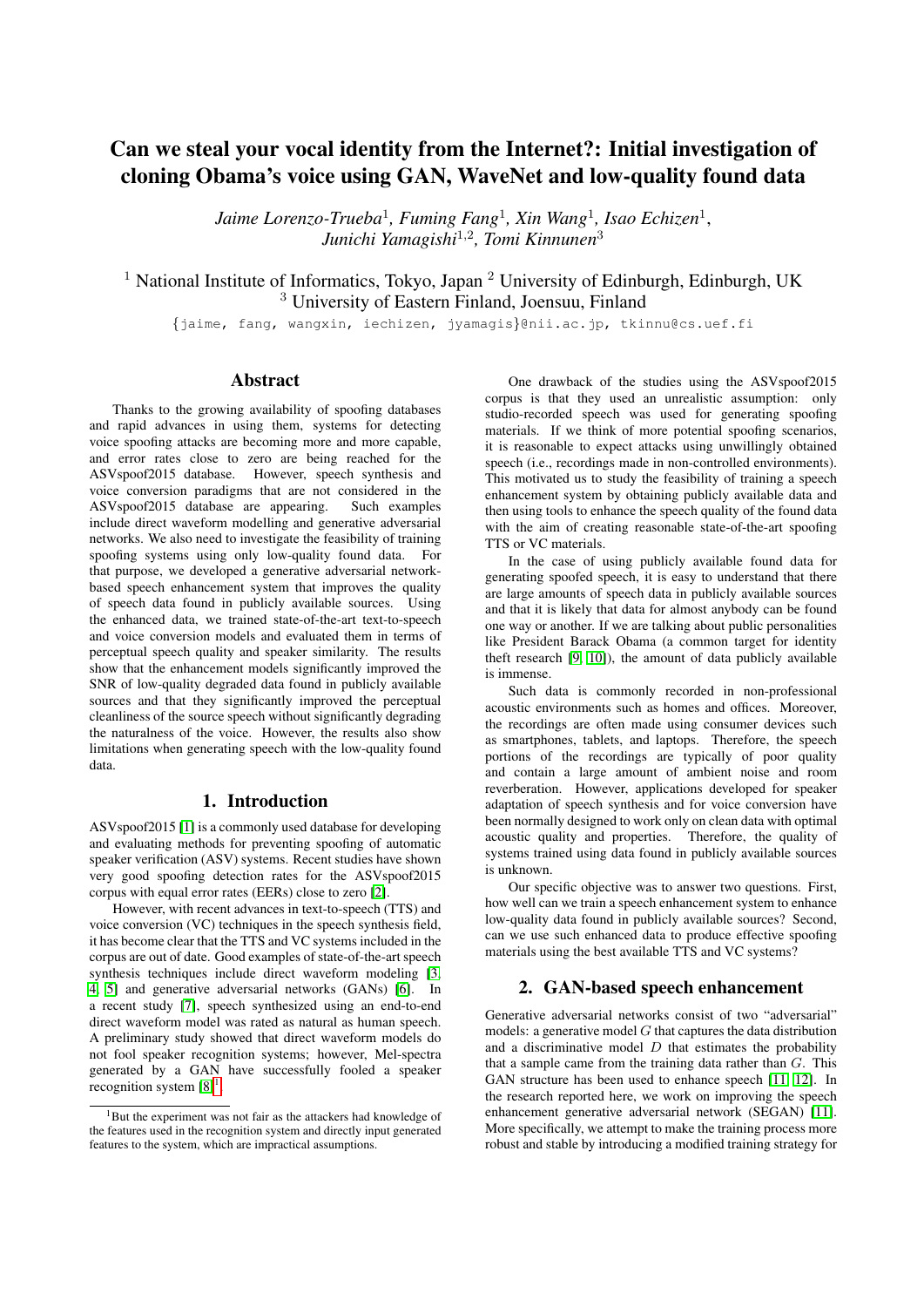SEGAN's generator.

## <span id="page-2-9"></span>2.1. SEGAN-based speech enhancement

SEGAN [\[11\]](#page-8-9) exploits the generative adversarial structure in a particular fashion. The speech enhancement itself is carried out mainly by using model  $G$ , which follows an encoder-decoder structure that takes noisy speech as an input and produces enhanced speech as the output, similar to the U-net architecture used in the pix2pix framework [\[13\]](#page-8-11). The function of model D is to determine, during training, whether the enhanced speech is detected as fake (enhanced) or real (clean). If model  $D$  can be fooled by the enhanced speech, there is no gradients through model  $G$ . On the other hand, if model  $D$  cannot be fooled by the enhanced speech, the gradient is back-propagated through the model  $G$  and update it in order to fool the model  $D$ , thus biasing the structure towards producing enhanced speech closer to the clean speech.

We found that the SEGAN structure is sensitive to noise variations during training, making convergence difficult. We thus make two modifications to achieve more robust training. For the first one, we create some pre-trained baseline speech enhancement models (which may be simpler signal processing methods or easier-to-train neural networks than GANs). They are used to enhance the speech, and then the content loss of the initial iterations of the generator model is computed on the basis of the baseline enhanced speech instead of on clean speech.

For the second modification, a skip connection is added around the generator so that its task is not to generate enhanced speech from scratch but to generate a residual signal that refines the input noisy speech [\[6\]](#page-8-4). This should encourage the generator to learn the detailed differences between clean and enhanced speech waveforms.

## 3. Speech Corpora

We used two types of speech corpora. The corpora used to train the speech enhancement module were constructed using publicly available data so that the training process would be replicable. The corpus used as the source for the cloned voice was constructed using a number of President Barack Obama's public interventions obtained from various sources.

#### 3.1. Corpora for speech enhancement training

For training the speech enhancement module, we used a subset (28 speakers; 14 male and 14 female; British accent; 400 utterances per speaker) of the Centre for Speech Technology Research (CSTR) voice cloning toolkit (VCTK) corpus<sup>[2](#page-2-0)</sup> [\[14\]](#page-8-12) as the clean speech corpus. We used different noisy iterations of this corpus to create four additional corpora for use in making the speech enhancement signal robust against noisy and/or reverberant environments. These corrupted corpora were recorded as a collaboration between CSTR and the National Institute of Informatics of Japan and are publicly available in the DataShare repository of the University of Edinburgh.

#### *3.1.1. Device-recorded VCTK corpus*

To create the device-recorded (DR) VCTK corpus<sup>[3](#page-2-1)</sup> [\[15\]](#page-8-13) we re-recorded the high-quality speech signals in the original VCTK corpus by playing them back and recording them in office environments using relatively inexpensive consumer

Table 1: Corpora for speech enhancement training.

<span id="page-2-7"></span>

| Corpus Name            | Abbrev. | #Files | <b>Total Time</b> |
|------------------------|---------|--------|-------------------|
| VCTK                   | clean   | 11572  | 8h54m56s          |
| Noisy VCTK             | n       | 11572  | 8h54m56s          |
| Reverberant VCTK       |         | 11572  | 8h54m56s          |
| Noisy Reverberant VCTK | nr      | 11572  | 8h54m56s          |
| Device Recorded VCTK   | DR.     | 11572  | 8h54m56s          |

<span id="page-2-5"></span>Table 2: Characterization of the used Obama's found data.

| Sources                       | Public speeches, interviews |
|-------------------------------|-----------------------------|
| Total length (w. silence)     | 3h 7m 39s                   |
| Minimum segment duration      | 0.54s                       |
| Maximum segment duration      | 24.4s                       |
| Average segment duration      | 5.4s                        |
| <b>Estimated SNR mean</b>     | $17.15 \text{ dB}$          |
| <b>Estimated SNR</b> variance | $171.22 \text{ dB}$         |

devices. This corpus enables our speech enhancement system to learn the nuanced relationships between high quality and device-recorded versions of the same audio. Eight different microphones were used simultaneously for the re-recording, which was carried out in a medium-sized office under two background noise conditions (i.e., windows either opened or closed). This resulted in 16 different conditions.

#### *3.1.2. Noisy, Reverberant, and Noisy and reverberant VCTK corpora*

We used three other artificially corrupted variations of the CSTR VCTK corpus: Noisy VCTK[4](#page-2-2) [\[16,](#page-8-14) [17\]](#page-8-15), Reverberant  $VCTK<sup>5</sup>$  $VCTK<sup>5</sup>$  $VCTK<sup>5</sup>$  [\[18\]](#page-8-16), and Noisy and reverberant  $VCTK<sup>6</sup>$  $VCTK<sup>6</sup>$  $VCTK<sup>6</sup>$  [\[19\]](#page-8-17). This diverse portfolio of possible speech corruptions enables our speech enhancement system to learn how to target different possibilities, i.e., plain noisy, reverberation compensation, and a mixture of both. As mentioned above, all the corpora are based on the CSTR VCTK corpus, so the speakers and utterances represented in the Edinburgh noisy speech dataset are similar to those of the DR-VCTK corpora.

#### <span id="page-2-8"></span>3.2. Obama's found data

Obama's data was found online, mainly in YouTube videos with transcriptions as part of the description and from diverse sources such as interviews and political meetings. The recording conditions and environments were diverse, ranging from very noisy with large amounts of reverberation to not so noisy or not so reverberant, and never achieving recording studio standards. The audio channel was split from the video channel, automatically segmented on long pauses, and down-sampled to 16 kHz. The transcription was copied over as a text file. Table [2](#page-2-5) shows a brief characterization of the data.

A histogram of the signal-to-noise ratio (SNR) in dB, estimated using the NIST SNR measurement tool  $<sup>7</sup>$  $<sup>7</sup>$  $<sup>7</sup>$  is shown</sup> in Figure [1.](#page-3-0) It is evident that the vast majority of the speech signals had a very low SNR compared with conventional speech generation corpus standards. For instance, the mean and variance of the SNRs estimated for the VCTK corpus were 30.19 and 23.73 dB, respectively, whereas those of the data used

<span id="page-2-4"></span><sup>6</sup>https://datashare.is.ed.ac.uk/handle/10283/2826

<span id="page-2-0"></span> $^{2}$ http://datashare.is.ed.ac.uk/handle/10283/1942

<span id="page-2-1"></span><sup>3</sup>https://datashare.is.ed.ac.uk/handle/10283/2959

<span id="page-2-2"></span><sup>4</sup>https://datashare.is.ed.ac.uk/handle/10283/2791

<span id="page-2-3"></span><sup>5</sup>https://datashare.is.ed.ac.uk/handle/10283/2031

<span id="page-2-6"></span><sup>7</sup>https://www.nist.gov/information-technology-

laboratory/iad/mig/nist-speech-signal-noise-ratio-measurements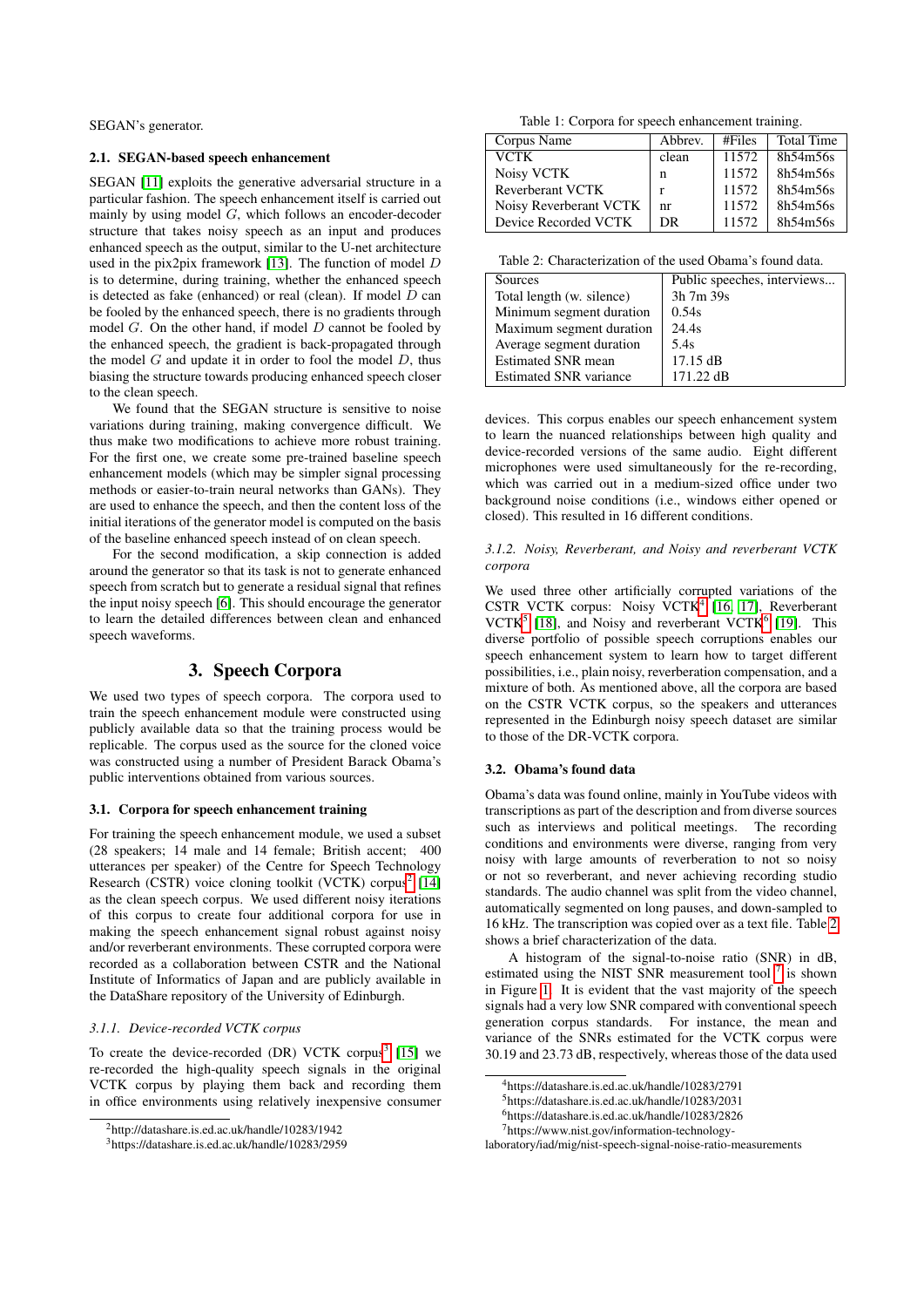**Estimated SNR of Obama's found data**

<span id="page-3-0"></span>

Figure 1: SNR histogram of original Obama's found data.

<span id="page-3-1"></span>Table 3: Data sources used for training speech enhancement model. (See Table [1](#page-2-7) for the meanings of the abbreviations.)

| <b>SOURCES</b>    | #Files | <b>Total Time</b> |
|-------------------|--------|-------------------|
| DR.               | 11572  | 8h54m56s          |
| n                 | 11572  | 8h54m56s          |
| r                 | 11572  | 8h54m56s          |
| nr                | 11572  | 8h54m56s          |
| $DR+n$            | 23144  | 17h49m52s         |
| $DR + nr$         | 23144  | 17h49m52s         |
| All $(DR+n+r+nr)$ | 46288  | 35h39m44s         |

<span id="page-3-4"></span>as the source for the cloned voice were 17.15 and 171.22 dB.

## 4. Enhancing Obama's found data

As mentioned above, the aim of this research is to create reasonable state-of-the-art spoofing TTS or VC materials. More specifically, we aim to train a waveform generation model that can replicate the target speakers voice, in this case, the very recognizable voice of President Barack Obama. Moreover, the training should be done using only easily available low-quality resources, as explained in Section [3.2.](#page-2-8) But that kind of data is generally too poor to ensure reasonably good training of speech synthesis systems. We thus developed a generative adversarial network-based speech enhancement system for improving lowquality data to the point where it can be used to properly train TTS systems.

#### 4.1. Design of the speech enhancement models

As we had a large amount of free, publicly available resources for training our speech enhancement system, we did testing to determine the best training regime strategy. We trained our speech enhancement system using seven different sources with various amounts of data, as summarized in Table [3.](#page-3-1)

Our motivation for using three single-category sources and four combinations was our expectation that training using each single-category source would work well for the corresponding type of disturbance (i.e., training using source "n" should be good for cleaning noise, "r" should be good for cleaning reverberation, and "DR" should be good for compensating for low-quality recording devices). Since most of the data found will come from noisy poor-quality sources, it made sense to combine "DR" with the different noisy corpora. Moreover, since having as much varied data as possible helps neural networks generalize better, the combination of all the corpora should also be effective.

<span id="page-3-3"></span>Table 4: Average SNR in dB estimated with NIST tool for the results of the different speech enhancement models.

| <b>SOURCES</b>    | average SNR (dB) |
|-------------------|------------------|
| Obama source      | 17.2             |
| n                 | 49.8             |
| r                 | 22.7             |
| nr                | 43.1             |
| DR.               | 28.24            |
| $DR+n$            | 40.1             |
| $DR + nr$         | 41.37            |
| all $(DR+n+r+nr)$ | 37.89            |

#### 4.2. Training of the speech enhancement models

Similar to the original SEGAN training strategy, we extracted chunks of waveforms by using a sliding window of  $2^{14}$  samples at every  $2^{13}$  samples (i.e., 50% overlap). At testing time, we concatenated the results at the end of the stream without overlapping. For the last chunk, instead of zero padding, we pre-padded it with the previous samples. For batch optimization, RMSprop with a 0.0002 learning rate and a batch size of 100 was used. The modified SEGAN model converged at 120 epochs.

For selecting the pre-enhancement method, we conducted preliminary experiments, using the Postfish [\[20\]](#page-8-18) and the HRNR [\[21\]](#page-8-19). Their sequential use enhanced the quality of the samples, so we used this compound method to generate the baseline models described in Section [2.1.](#page-2-9)

The source code and extended documentation for the SEGAN implementation are available online<sup>[8](#page-3-2)</sup>.

#### 4.3. Objective evaluation of the speech enhancement

After the speech enhancement models were trained, they were applied to the noisy data. The effect of the enhancement process was evaluated by estimating the SNR once again using the NIST tool. Although SNR is most likely not the best measure of enhancement, the lack of a clean reference limited the availability of tools.

The SNR estimation results (Table [4\)](#page-3-3) show a clear picture: the enhancement process, regardless of which training data were used, improved the average SNR of the original Obama voice data. In particular, training using noisy data (i.e., "n", "nr", and their mixtures) was considerably more effective than training using the other two possibilities (i.e., "r" and "DR"). This is attributed to the fact that their use reduces the noise levels in the signal, which is what the SNR measure targets. Their use may not actually improve the perceptual quality of the voice signals. Histograms showing the improvement in SNR when "n" and when all the variants were used are shown in Figures [2](#page-4-0) and [3](#page-4-1) respectively.

#### <span id="page-3-5"></span>4.4. Perceptual evaluation of the speech enhancement

As mentioned in the previous section, SNR is most likely not the best measure of enhancement. Since the ultimate objective of our research is to produce high quality synthetic speech, be it through speech synthesis or through voice conversion, it makes sense to evaluate perceptual quality from the viewpoint of human users. We thus carried out a crowdsourced perceptual evaluation with Japanese native listeners. We presented the listeners with a set of 16 screens, each corresponding to one of the eight evaluated conditions (original plus seven enhanced versions) for one of two utterances. The evaluators were given

<span id="page-3-2"></span><sup>8</sup>https://github.com/ssarfjoo/improvedsegan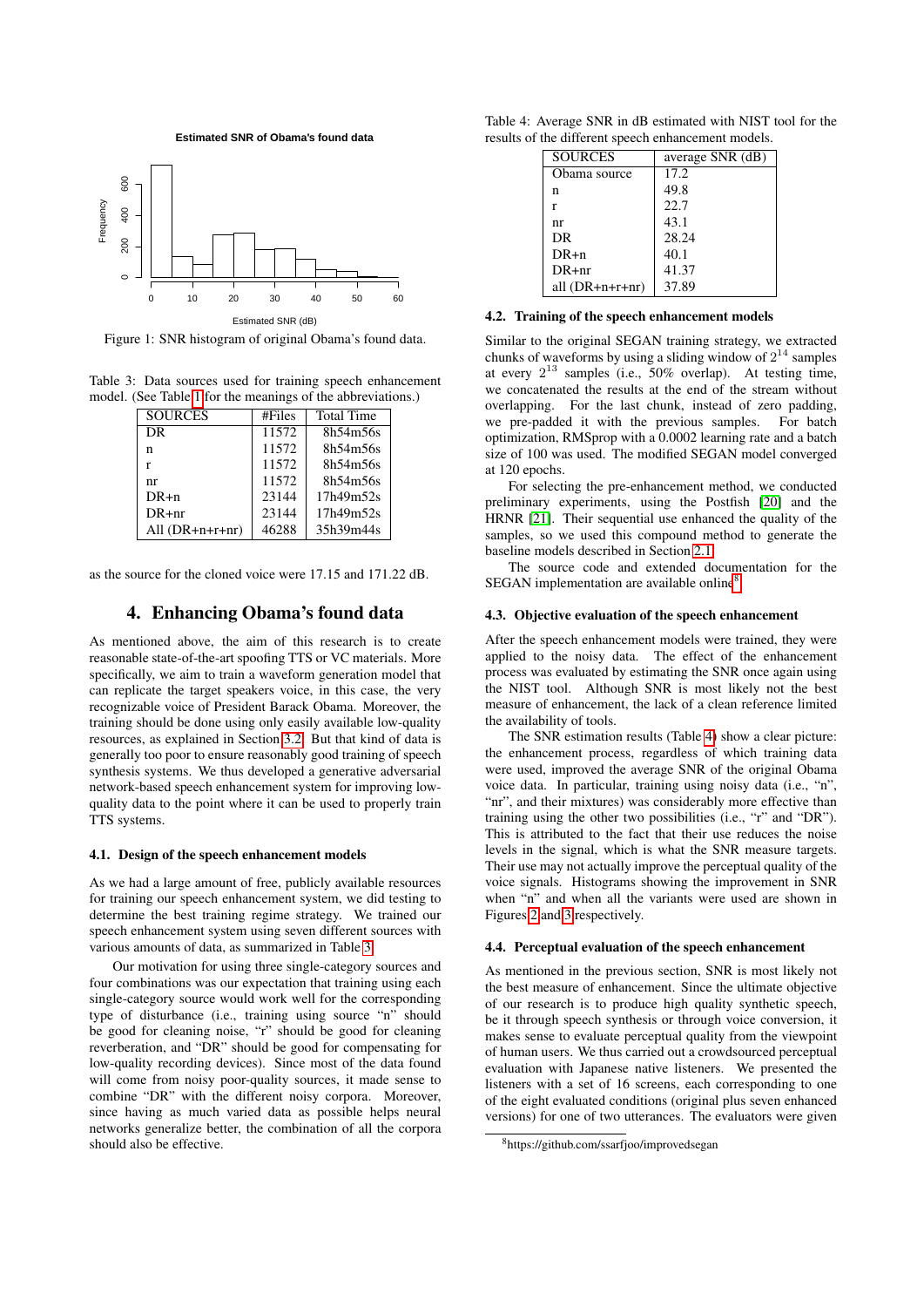<span id="page-4-0"></span>

Figure 2: SNR histogram of original Obama voice data after enhancement using noisy VCTK.

<span id="page-4-1"></span>

Figure 3: SNR histogram of original Obama voice data after enhancement using all VCTK variants.

two tasks: 1) rate the perceived quality of each speech sample on a MOS scale and 2) rate the cleanliness of each speech sample (i.e., free from noise, reverberation, and artifacts), also on a MOS scale (with 1 being very noisy speech and 5 being clean speech).

The participants were able to listen to each speech sample as many times as they wanted, but they could not proceed to the next sample until they completed both tasks. They were not allowed to return to previous samples. The samples were selected on the basis of their length, evaluating in the all the utterances (i.e., 530 utterances) between 5.0 and 5.9 seconds long. In total this meant that 265 sets for evaluating all the evaluation utterances, which was done 3 times for a total of 795 sets. The participants were allowed to repeat the evaluation up to 8 times, thereby ensuring that there were at least 100 different listeners. A total of 129 listeners took part in the evaluation (72 male, 57 female).

#### *4.4.1. Results*

The results of the perceptual evaluation (Table [5\)](#page-4-2) also show a clear picture. For the original Obama voice data, there was a clear perception of noisiness and related factors (MOS score of 2.42 for cleanliness) even though the perceived quality was reasonably high (3.58). Studio recorded clean speech is normally rated 4.5 on average [\[22\]](#page-8-20), whereas the original Obama voice data was rated 3.5, that is, one point less, most likely due to the poor conditions on which these sources were recorded.

Use of the enhanced versions, improved the cleanliness of the source data, with different degrees of improvement depending on the source data used. Most noteworthy is the

<span id="page-4-2"></span>Table 5: Results of the perceptual evaluation (MOS score). Non-statistically significant differences are marked with \*.

| <b>SOURCES</b>    | Ouality | <b>Cleanliness</b> |
|-------------------|---------|--------------------|
| Obama source      | $3.58*$ | 2.42.              |
| n                 | 2.73    | 3.35               |
| r                 | $3.55*$ | 3.17               |
| nr                | 3.11    | $3.42*$            |
| <b>DR</b>         | 3.51    | 3.31               |
| n+DR              | 3.26    | 3.02               |
| $nr+DR$           | 3.30    | 3.34               |
| all $(n+r+nr+DR)$ | 3.41    | $3.40*$            |

cleanliness result for "noisy-reverberant" (3.42), which had the largest improvement. This is attributed to the original data being recorded mostly in noisy environments with reverberation, so a speech enhancement system targeting this condition gives the best improvement in that field. The cleanliness result for "all" was similarly high, which we attribute to the training being done for all possible situations.

On the other hand, there was a cost to applying these speech enhancements: a consistent degradation in the perceived speech quality. This implies that speech enhancement focused on cleanliness can greatly reduce the naturalness of the speech. This means that the approaches providing the biggest improvements in SNR, such as the "noisy" condition with a quality score of 2.73 or the "noisy-reverberant" condition with a quality score of 3.11, may not be the best way to produce clean speech for further speech processing.

In short, there seems to be a trade-off between quality degradation and cleanliness improvement, which is not encouraging. But, if we look at the results for the "all" condition, combining all possible data sources, we see that it provided one of the best cleanliness scores (3.40) with one of the smallest quality degradations (0.17 degradation). This strongly suggests that having trained our speech enhancement system in a variety of degradation conditions gave the system enough generalization capability and enough knowledge of human speech to reduce noisiness while maintaining as much as possible voice naturalness.

### 5. Generation of the synthetic samples

We use two approaches to generate spoofed speech waveforms: CycleGAN [\[23\]](#page-8-21) for VC (Section [5.1\)](#page-5-0) and an autoregressive (AR) neural network for TTS acoustic modeling (Section [5.2\)](#page-5-1). While both approaches generate mel-spectrograms, CycleGAN converts the mel-spectrogram from a source speaker into a melspectrogram that retains the speech contents and overlays the voice characteristics of the target speaker. In contrast, the AR approach converts the linguistic features extracted from text into the mel-spectrogram of the target speaker. Given the generated mel-spectrogram for the target speaker, the WaveNet neural network generates the speech waveforms (Section [5.3\)](#page-6-0). The process for generating spoofed speech is illustrated in Figure [4.](#page-5-2)

The decision to use the mel-spectrogram as the acoustic feature is based on the expected limitations of traditional features (e.g., F0, Mel-generalized cepstrum, and aperiodicity bands) as the estimation of F0 is problematic in both the original noisy speech signals and the enhanced signals when considering the noisy data we found. We also use an increased number of mel bands compared to other approaches [\[7\]](#page-8-5) (80 vs. 60) with the expectation that it would help the waveform model better cope with corrupted or noisy segments.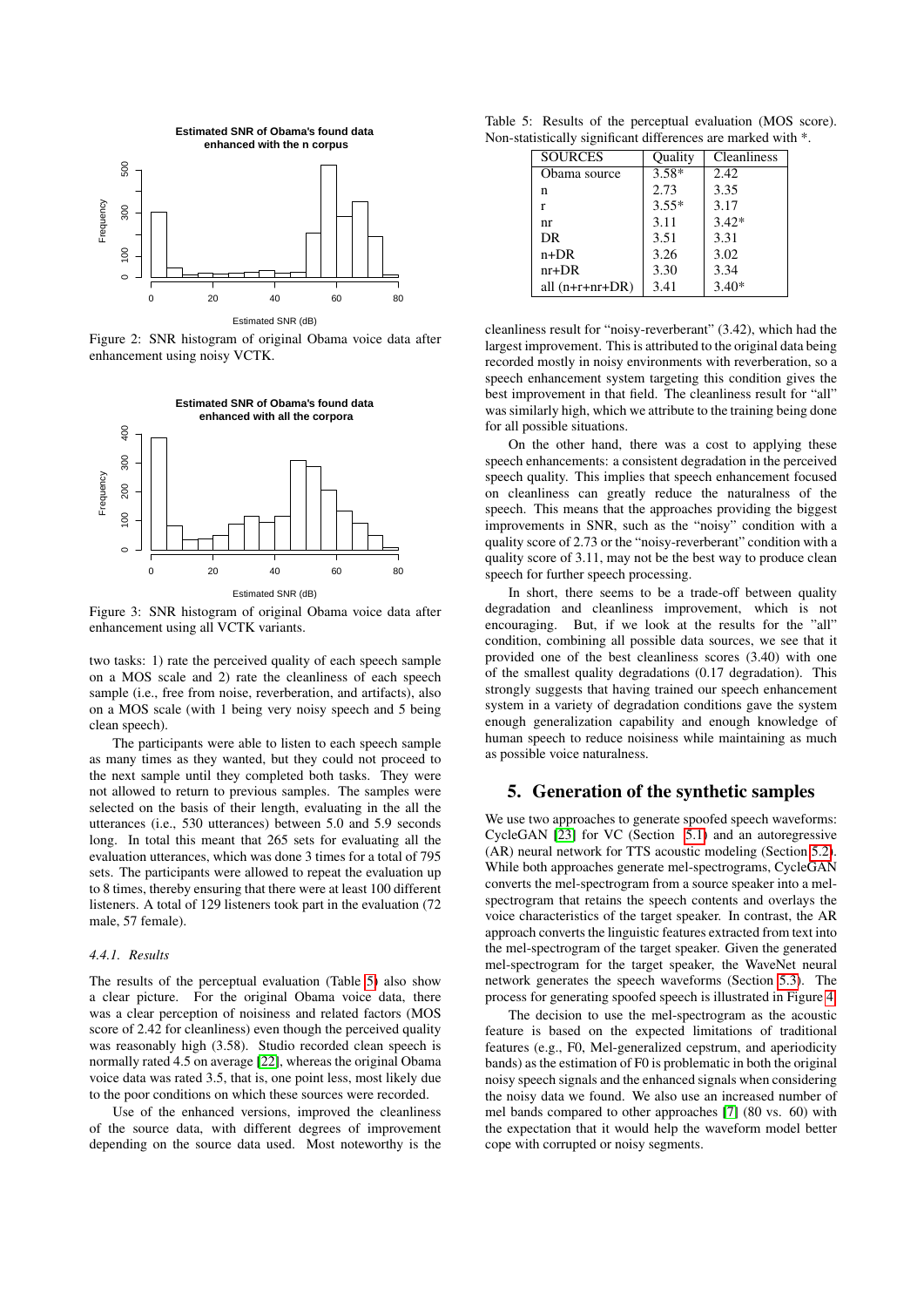<span id="page-5-2"></span>

Figure 4: Process for generating spoofed speech.

<span id="page-5-3"></span>

Figure 5: Diagram of CycleGAN. G and F are generators;  $D_X$ and  $D<sub>Y</sub>$  are discriminators. X and Y are real distributions, and  $\hat{Y}$  and  $\hat{X}$  represent the corresponding generated distributions. 'FF' means feed-forward neural network.

#### <span id="page-5-0"></span>5.1. VC based on CycleGAN

CycleGAN was originally developed for unpaired image-toimage translation, which consists of two generators  $(G \text{ and } F)$ and two discriminators  $(D_X \text{ and } D_Y)$ , as shown in Figure [5.](#page-5-3) Generator  $G$  serves as a mapping function from distribution  $X$ to distribution  $Y$ , and generator  $F$  serves as a mapping function from  $Y$  to  $X$ . The discriminators aim to estimate the probability that a sample came from real data  $x \in X$  (or  $y \in Y$ ) rather than from the generated sample  $\hat{x} = F(y)$  (or  $\hat{y} = G(x)$ ).

As shown in the same figure, CycleGAN has two translation directions: *forward*  $(X \rightarrow \hat{Y} \rightarrow \hat{X})$  and *backward*  $(Y \rightarrow$  $\hat{X} \rightarrow \hat{Y}$ ). This means that X to Y translation and Y to  $X$  translation can be learned simultaneously. Furthermore, an input is carried back to its original form through each translation direction and thereby minimizing consistency loss:

$$
\mathcal{L}_{cyc}(G, F) = \mathbb{E}_{x \sim p_{data}(x)}[\|F(G(x)) - x\|_1] + \mathbb{E}_{y \sim p_{data}(y)}[\|G(F(y)) - y\|_1], \quad (1)
$$

where  $E$  is the expectation and  $\|\cdot\|_1$  is the L1 norm. With this structure, it is possible to keep part of the information unchanged when an input is translated by  $G$  or  $F$ . When applying this model to VC,  $X$  and  $Y$  can be thought of as the feature distribution of the source speaker and that of the target speaker, respectively. By reconstructing the input data, linguistic information may be retained during translation. Additionally, speaker individuality can be changed by adversarial learning using an adversarial loss [\[24\]](#page-8-22). By integrating consistency loss and adversarial loss, we can learn a mapping function for VC using a non-parallel database [\[25\]](#page-8-23).

To train a CycleGAN-based VC system, we used a female speaker (Japanese-English bilingual) as the source speaker. Her speech was recorded in a studio. The target speaker was President Barack Obama<sup>[9](#page-5-4)</sup>. Both his original voice data

<span id="page-5-5"></span>

Figure 6: AR neural network for TTS acoustic modeling. FF Tanh and Linear denote feedforward layers with Tanh and identity activation function, respectively. Bi-LSTM and Uni-LSTM denote bi-directional and uni-directional LSTM layers. The "Time delay" block keeps the Mel-spectrogram for frame  $n$  and sends it to the Uni-LSTM at frame  $n + 1$ .

and the enhanced data with  $SNR > 30$  dB (9240 utterances) [were used. In accordance with the source speaker's data sets,](https://fangfm.github.io/crosslingualvc.html) [we implemented three VC systems: one using 611 Japanese](https://fangfm.github.io/crosslingualvc.html) [utterances \(Japanese-to-English bilingual VC\), one using 611](https://fangfm.github.io/crosslingualvc.html) [English utterances \(English-to-English monolingual VC\), and](https://fangfm.github.io/crosslingualvc.html) [one using a mixture of Japanese and English utterances](https://fangfm.github.io/crosslingualvc.html) [\(Japanese and English mixed utterances multilingual VC\). The](https://fangfm.github.io/crosslingualvc.html) [generator and discriminator of the CycleGAN were a fully](https://fangfm.github.io/crosslingualvc.html) [connected neural network with six layers. A 240-dimension](https://fangfm.github.io/crosslingualvc.html) [vector consisting of a 80-dimension mel-spectrogram and the](https://fangfm.github.io/crosslingualvc.html) [first and second derivatives were input into the CycleGAN.](https://fangfm.github.io/crosslingualvc.html) [There were 256, 512, 512, and 256 units in the hidden](https://fangfm.github.io/crosslingualvc.html) [layers. A sigmoid was used as the activation function. Batch](https://fangfm.github.io/crosslingualvc.html) [normalization \[26\] was conducted for each hidden layer of](https://fangfm.github.io/crosslingualvc.html) [the generators. The batch size and learning rate for the](https://fangfm.github.io/crosslingualvc.html) [generators and discriminators were randomly selected 128 and](https://fangfm.github.io/crosslingualvc.html) [4096 frames and 0.001 and 0.0001, respectively.](https://fangfm.github.io/crosslingualvc.html)

#### <span id="page-5-1"></span>[5.2. TTS acoustic modeling based on AR neural network](https://fangfm.github.io/crosslingualvc.html)

[An acoustic model for TTS converts the linguistic features](https://fangfm.github.io/crosslingualvc.html) [extracted from a text into acoustic features such as a mel](https://fangfm.github.io/crosslingualvc.html)[spectrogram. Specifically for this work, given a sequence](https://fangfm.github.io/crosslingualvc.html) [of linguistic feature](https://fangfm.github.io/crosslingualvc.html)  $l_{1:N} = \{l_1, \dots, l_N\}$  of N frames, [an acoustic model needs to generate a sequence of acoustic](https://fangfm.github.io/crosslingualvc.html) features  $a_{1:N} = \{a_1, \dots, a_N\}$  [with the same number of](https://fangfm.github.io/crosslingualvc.html) frames. Here,  $l_n$  and  $a_n$  [denote the linguistic features and the](https://fangfm.github.io/crosslingualvc.html) [mel-spectrogram for the](https://fangfm.github.io/crosslingualvc.html)  $n$ -th frame.

[The AR neural network illustrated in Figure 6 is used to](https://fangfm.github.io/crosslingualvc.html) convert  $l_{1:N}$  into  $a_{1:N}$ [. This network has two feedforward](https://fangfm.github.io/crosslingualvc.html) [layers and a bi-directional long-short-term-memory \(LSTM\)](https://fangfm.github.io/crosslingualvc.html) [unit recurrent layer near the input side. Following these three](https://fangfm.github.io/crosslingualvc.html) [layers, it uses another uni-directional LSTM layer. Different](https://fangfm.github.io/crosslingualvc.html) [from the first LSTM layer, this one not only takes the output](https://fangfm.github.io/crosslingualvc.html) [of the previous layer but also the previous output of the](https://fangfm.github.io/crosslingualvc.html) [whole network as input. For example, it takes](https://fangfm.github.io/crosslingualvc.html)  $a_{n-1}$  as input when it generates  $a_n$  for the n[-th frame. This type of data](https://fangfm.github.io/crosslingualvc.html) [feedback is widely used in neural text generation and machine](https://fangfm.github.io/crosslingualvc.html) [translation \[27, 28\], and a network with this type of feedback](https://fangfm.github.io/crosslingualvc.html) [loop is referred to as an autoregressive model. Note that,](https://fangfm.github.io/crosslingualvc.html) while the natural  $a_{n-1}$  [from the training set is fed back during](https://fangfm.github.io/crosslingualvc.html) training, the generated  $\hat{a}_{n-1}$  [is fed back during generation.](https://fangfm.github.io/crosslingualvc.html) [Also note that a simple trick is used here that improves network](https://fangfm.github.io/crosslingualvc.html) [performance: it is to randomly drop out the feedback data in](https://fangfm.github.io/crosslingualvc.html) [both the training and generation stages \[29\].](https://fangfm.github.io/crosslingualvc.html)

<span id="page-5-4"></span><sup>9</sup>Audio samples are available at [https://fangfm.github.](https://fangfm.github.io/crosslingualvc.html)

[io/crosslingualvc.html](https://fangfm.github.io/crosslingualvc.html)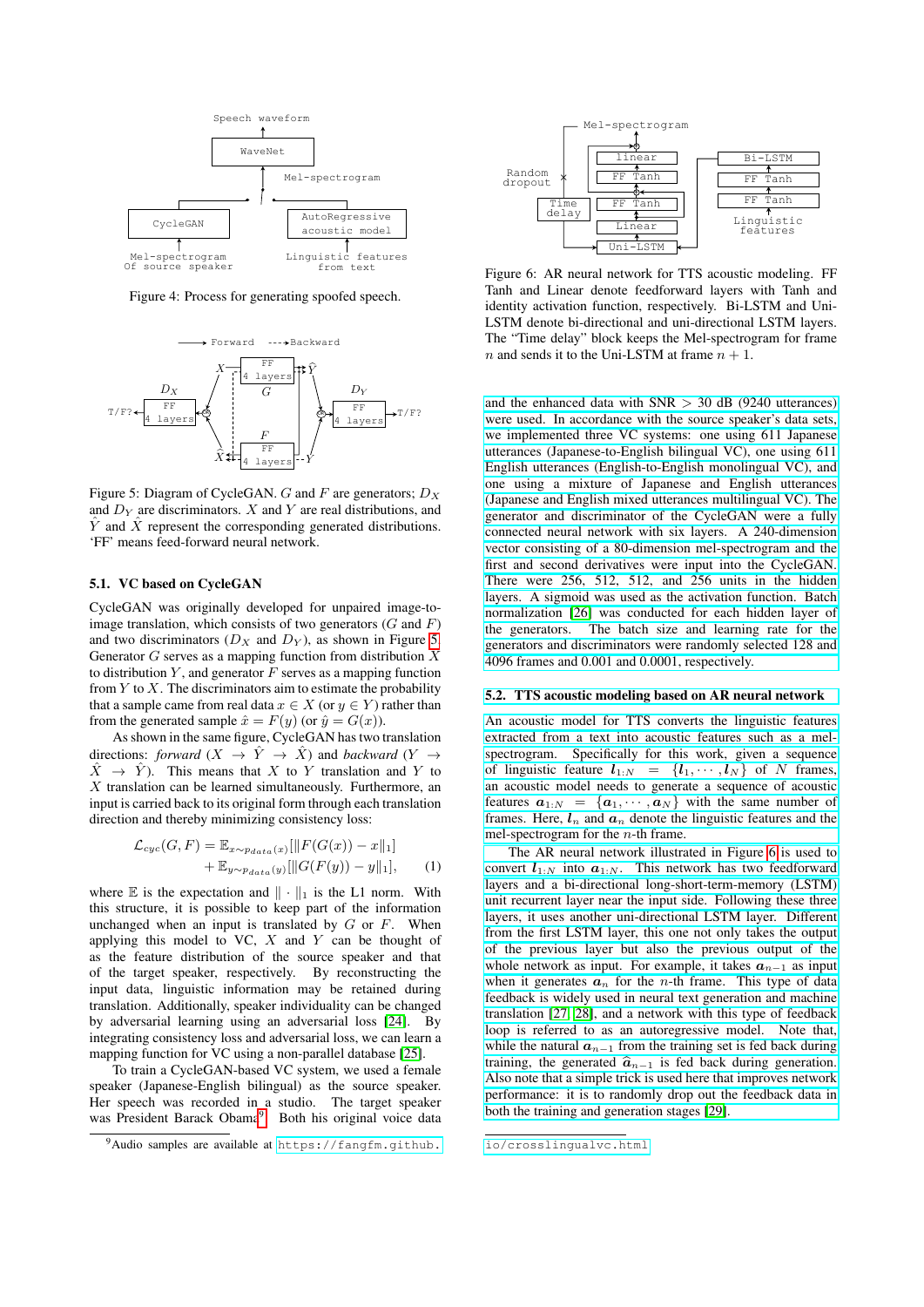<span id="page-6-1"></span>

Figure 7: Structure of WaveNet vocoder. Each WaveNet block is surrounded by dotted line. Details of first WaveNet block are shown.

The linguistic features used for both training and synthesis were extracted using Flite [\[30\]](#page-8-28). The dimension of these feature vectors was 389. The alignment information was obtained using forced alignment with a hidden-semi Markov model trained using HTS [\[31\]](#page-8-29) on the mel-spectrograms. In addition to the linguistic features, a numeric variable characterizing the enhancement condition was used as input. Together with the input features, the network was trained using the mel-spectrograms obtained with the enhanced speech method explained in Section [4.](#page-3-4) The dropout rate was set to 25%.

#### <span id="page-6-0"></span>5.3. WaveNet vocoder

Building a state-of-the-art data-driven vocoder such as WaveNet represents a big challenge when trying to use the types of data we found: it is not easy to gather sufficient data that are good enough for the process. This is where the advantage of having used another data-driven speech enhancement system comes into play. As hinted at in the introduction to Section [4,](#page-3-4) we can take advantage of our GAN-based speech enhancement system to generate multiple enhanced versions of the noisy speech data, effectively multiplying the amount of training data available for training our system.

For this research, we trained our WaveNet vocoder on the enhanced version of the original Obama voice data. The network structure is illustrated in Figure [7.](#page-6-1) The vocoder works at a sampling rate of 16 kHz. The  $\mu$ -law compressed waveform is quantized into ten bits per sample. Similar to that in a previous study [\[5\]](#page-8-3), the network consists of a linear projection input layer, 40 WaveNet blocks for dilated convolution, and a post-processing block. The  $k$ -th dilation block has a dilation size of  $2^{\text{mod}(k,10)}$ , where mod(.) is modulo operation. In addition, a bi-directional LSTM and a 1D convolution layer are used to process the input acoustic features. The acoustic features fed to every WaveNet block contain the 80-dimensional mel-spectrogram plus an additional component specifying which of the different speech-enhancing models produced that speech waveform<sup>[10](#page-6-2)</sup>.

## 6. Perceptual evaluation of the generated speech

To evaluate the generation capabilities of the proposed system, we carried out a second crowd-sourced perceptual evaluation with Japanese native listeners. The evaluation was conducted in the same way as the one described in Section [4.4.](#page-3-5) Only the tasks were different: 1) rate the quality of the voice in each speech sample, ignoring the effects of background noise and 2) rate the similarity of the voice to that of the spoofed speaker (i.e., Obama), ignoring speech quality and cleanliness. To compare with the target speaker, we presented the participants two additional samples (one generated by the evaluated system and one with natural speech), both containing the same linguistic content but different than the one used for rating speech quality. The participants were asked to rate on a MOS scale the similarity of the two speakers.

#### 6.1. Systems evaluated

We evaluated six systems plus natural speech and copy synthesis of the mel-spectrograms of the natural speech with the trained WaveNet vocoder:

- Voice conversion system 1 (VC1): Japanese-to-English bilingual VC
- Voice conversion system 2 (VC2): English-to-English monolingual VC
- Voice conversion system 3 (VC3): Japanese and English mixed utterances multilingual VC
- Text to speech system 1 (TT1): text to speech from estimated mel-spectrogram for noisy condition
- Text to speech system 2 (TT2): text to speech from estimated mel-spectrogram for enhanced-all condition
- Text to speech system 3 (TT3): Speech generated with TT2 with a small added amount of reverberation

With the three different voice conversion systems, we aimed to evaluate the effect of noise and to investigate whether CycleGAN can be used for cross-lingual VC systems. With the three TTS systems, we aimed to analyze the effect of generating spectrograms on the basis of different conditions for speech enhancement and to determine the importance of mimicking the environmental conditions of the reference natural speech when considering human perception. In order to evaluate similarity between the generated samples and Obama, we selected 74 utterances from Obama's inaugural address. We fed the corresponding texts of these utterances into the TTS systems and used the corresponding audio samples uttered by the source speaker for VC.

#### 6.2. Results

The results for the second perceptual evaluation are summarized in Table [6.](#page-7-1) There was a total of 103 unique participants (52 male and 51 female). The results for natural speech indicate that the participants were able to identify the actual Obama voice regardless of the environmental conditions (MOS score of 4.70 for similarity). They also indicate that they were able to distinguish the naturalness and frequency of the speech regardless of the background noise and/or reverberation (MOS score of 4.40 for quality).

The results for copy synthesis using the trained WaveNet vocoder were quite different (MOS score of 2.45 for quality).

<span id="page-6-2"></span> $10$ The tools for the TTS and WaveNet implementation are based on a modified CURRENNT toolkit [\[32\]](#page-8-30) and can be found online http://tonywangx.github.io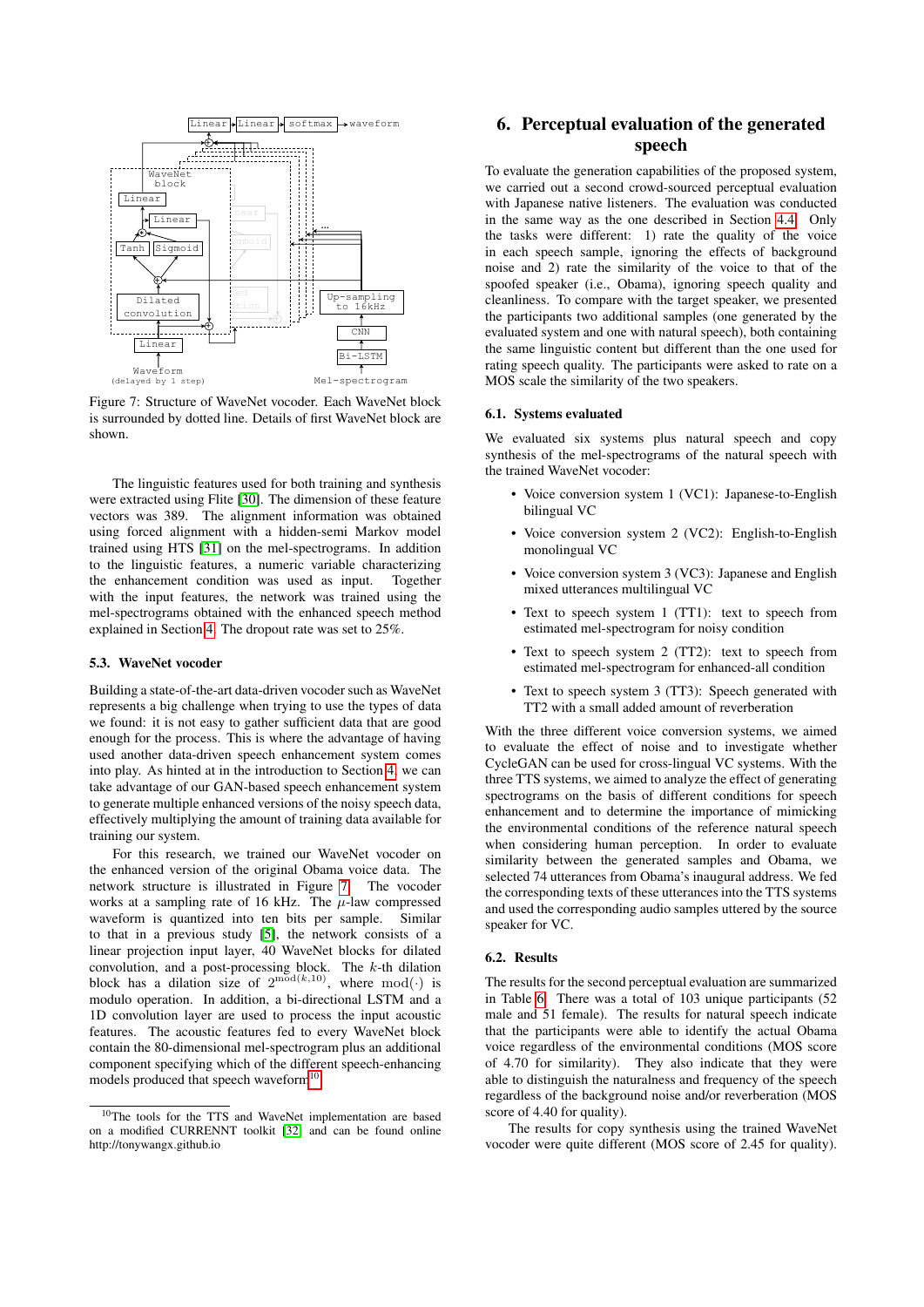<span id="page-7-1"></span>Table 6: Results of second perceptual evaluation (MOS score). Non-statistically significant differences are marked with superscripts.

| Sources         | Quality           | Similarity |
|-----------------|-------------------|------------|
| Natural         | 4.40              | 4.70       |
| Copy-synthesis  | 2.45 <sup>1</sup> | 2.99       |
| VC <sub>1</sub> | $2.66^{2}$        | $1.56^{3}$ |
| VC2             | $2.67^{2}$        | $1.55^{3}$ |
| VC3             | 2.83              | $1.56^{3}$ |
| TT <sub>1</sub> | 2.49 <sup>1</sup> | $1.43^{4}$ |
| TT <sub>2</sub> | 2.51 <sup>1</sup> | $1.40^{4}$ |
| TT3             | $2.63^{2}$        | $1.45^{4}$ |

The WaveNet system and scripts had previously been successful at generating speech when clean speech was used for training [\[33\]](#page-8-31), suggesting that the difference was due to the nature of the data used for training. One possibility is that using mixture density networks for generating output waveforms is problematic for modeling the variance of noisy data.

Looking at the TTS system results, we see that the quality of the generated speech did not change significantly with the generation condition (MOS score of 2.5) and was similar to that for copy synthesis. Adding a small amount of reverberation improved the perceived speech quality so that it was even higher than with copy synthesis (2.63 versus 2.45). This means that reverberation can mask part of the noise generated by the WaveNet vocoder. The significant drop in the similarity score means that we cannot say whether the evaluators were capable of identifying Obama's voice.

Looking at the VC system results, we see a similar pattern. In terms of quality, the VC systems were slightly but significantly better than both TTS and copy synthesis. This is probably because the VC systems were trained on selected data (i.e., only data with estimated  $SNR > 30$  dB), and clean data was used for the source speaker. In terms of similarity, they were slightly but significantly better than TTS but far worse than copy synthesis.

Comparing VC1 (Japanese-to-English bilingual VC) with VC2 (English-to-English mono-lingual VC), we see that they achieved similar MOS scores for both speech quality and speaker similarity. This suggests that CycleGAN can be used to train a bilingual VC model. When Japanese and English utterances were mixed (VC3), the speech quality was slightly higher for the other VC systems. This is probably because twice the amount of source speaker training data was used.

## 7. Evaluation based on anti-spoofing countermeasures

We have also evaluated the built TTS and VC systems based on anti-spoofing countermeasures. The countermeasure used is a common Gaussian mixture models (GMMs) back-end classifier with constant Q cepstral coefficient (CQCC) features [\[34\]](#page-8-32). Training of the countermeasure is speaker-independent and we have used two alternative training sets to train the two GMMs (one for natural or bona fide speech; another one for synthetic or converted voices). The first one contains the training portion of the ASVspoof2015 data consisting of 5 (now outdated) spoofing attacks, and the second one consists of the converted audio samples submitted by the 2016 Voice Conversion Challenge (VCC2016) participants [\[35\]](#page-8-33). The latter contains 18 diverse stronger VC attacks<sup>[11](#page-7-2)</sup>.

<span id="page-7-3"></span>Table 7: Evaluation results based on anti-spoofing countermeasures (EER in percentages). 32-mix CQCC-GMMs were trained on ASVspoof2015 or VCC2016 sets.

| Sources         | ASV <sub>spoof2015</sub> | $\overline{V}$ CC2016 |
|-----------------|--------------------------|-----------------------|
| Copy-synthesis  | 4.63                     | 8.46                  |
| VC <sub>1</sub> | 2.32                     | 1.08                  |
| VC2             | 2.16                     | 0.00                  |
| VC <sub>3</sub> | 2.25                     | 1.01                  |
| TT <sub>1</sub> | 1.60                     | 0.00                  |
| TT <sub>2</sub> | 2.01                     | 0.00                  |
| TT3             | 0.79                     | 0.00                  |

Table 7 shows the evaluation results for the CQCC-GMM countermeasure when scored on the found data of Obama (that is, the same data used for the listening tests in a previous section). The results are presented in terms of equal error rate (EER, %) of the spoofing countermeasure. The higher the EER, the more confused the countermeasure will be in telling apart our generated voices from natural human speech.

As we can see from Table [7,](#page-7-3) although the VC and TTS systems in this paper are more advanced methods than ones included in the current ASVspoof 2015, the countermeasure models can still detect both the proposed VC and TTS samples using the found data easily. This is because not only the VC and TTS process but also the additional speech enhancement process caused noticeable artifacts.

## 8. Conclusions and future work

We have introduced a number of publicly available and known datasets that proved to be extremely useful for training speech enhancement models. Application of these models to a corpus of low-quality considerably degraded data found in publicly available sources significantly improved the SNR of the data.

A perceptual evaluation revealed that the models can also significantly improve the perceptual cleanliness of the source speech without significantly degrading the naturalness of the voice as is common when speech enhancement techniques are applied. Speech enhancement was most effective when the system was trained using the largest amount of data available as doing so covered a wide variety of environmental and recording conditions, thereby improving the generalization capabilities of the system.

A second perceptual evaluation revealed that, while generating synthetic speech from noisy publicly available data is starting to become possible, there are still obvious perceptual problems in both text-to-speech and voice conversion systems that must be solved to achieve the naturalness of systems trained using very high quality data. Therefore, we cannot recommend yet that next-generation ASVspoof data be generated using publicly available data even if adding this new paradigm of speech generation systems is a must.

Acknowledgements: This work was partially supported by MEXT KAKENHI Grant Numbers (15H01686, 16H06302, 17H04687) and by Academy of Finland (Proj. No. 309629).

#### 9. References

<span id="page-7-0"></span>[1] Z. Wu, J. Yamagishi, T. Kinnunen, C. Hanili, M. Sahidullah, A. Sizov, N. Evans, M. Todisco, and H. Delgado, "Asvspoof: The automatic speaker verification spoofing and countermeasures challenge," *IEEE Journal of Selected Topics in Signal Processing*, vol. 11, no. 4, pp. 588–604, June 2017.

<span id="page-7-2"></span><sup>11</sup>http://dx.doi.org/10.7488/ds/1575